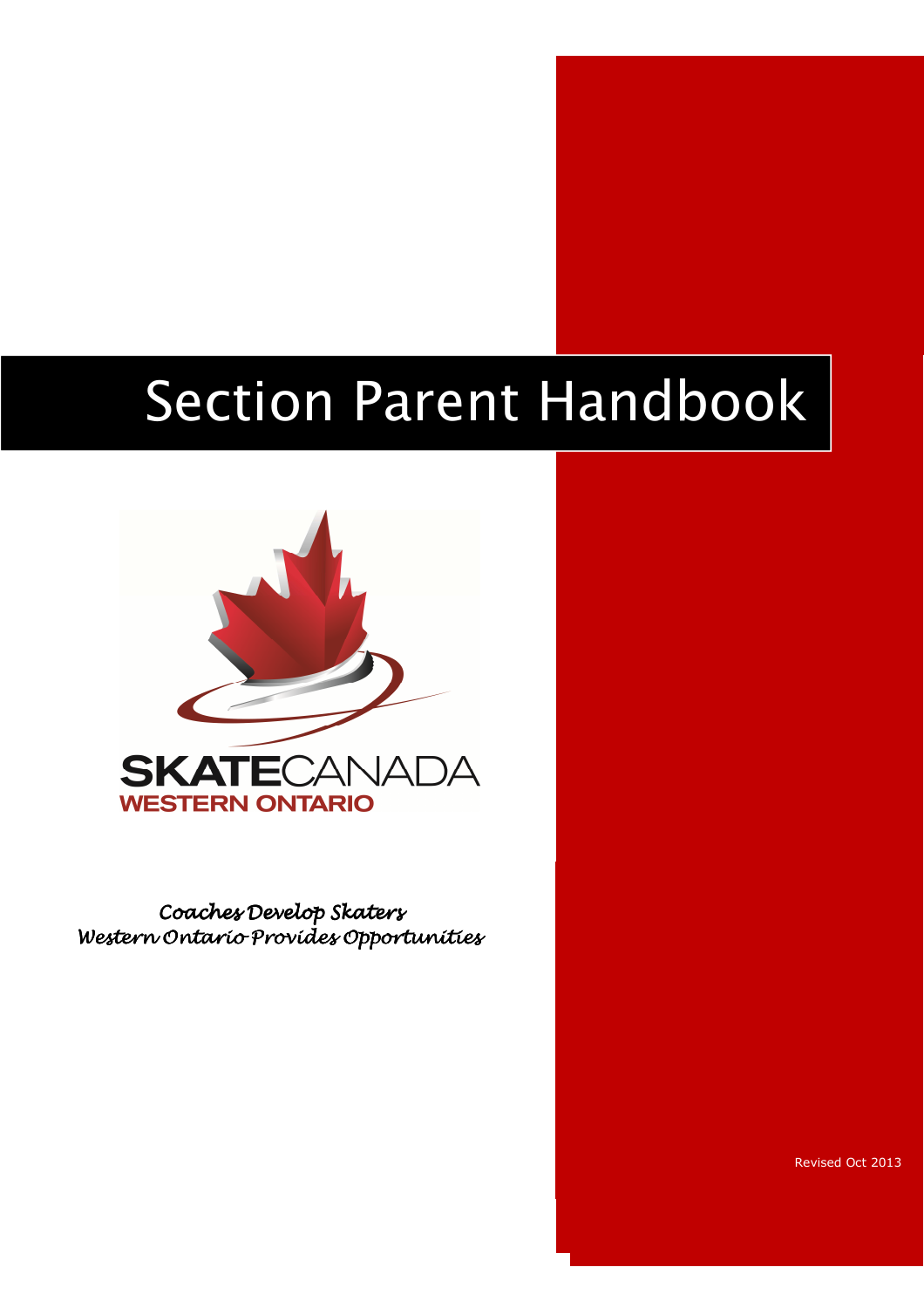

## **Table of Contents:**

| 1.<br>2.<br>3.<br>4.<br>5.<br>6. | Introduction<br>Who We Are<br>Benefits of Club Membership<br>Benefits of Region Membership<br>Benefits of Western Ontario Section Membership<br>Choosing a Coach | Page 2<br>Page 3<br>Page 4<br>Page 4<br>Page 5<br>Page 6 |
|----------------------------------|------------------------------------------------------------------------------------------------------------------------------------------------------------------|----------------------------------------------------------|
| 7.                               | Skate Canada Programs                                                                                                                                            | Page 7-9                                                 |
| 8.                               | Membership Fee Structure<br>Test Days and Test Fee Structure<br>Competitions and Competition Fee Structures                                                      | Page 9-10                                                |
| 9.<br>10.                        | Parents Roles and Responsibilities<br>Clubs Roles and Responsibilities<br>Coaches Roles and Responsibilities<br>Skaters Roles and Responsibilities               | Page 10-11<br>Page 11<br>Page 12<br>Page 12              |
| 11.                              | Roles of Other People Involved In Skating                                                                                                                        | Page 13                                                  |
|                                  | ❖ Role of an Evaluator<br>❖ Role of a Judge<br>❖ Role of the Volunteer                                                                                           |                                                          |
| 13.                              | 12. Equipment<br>Managing Your Budget                                                                                                                            | Page 13-14<br>Page 15                                    |
|                                  | 14. Resources Available to Parents                                                                                                                               | Page 16                                                  |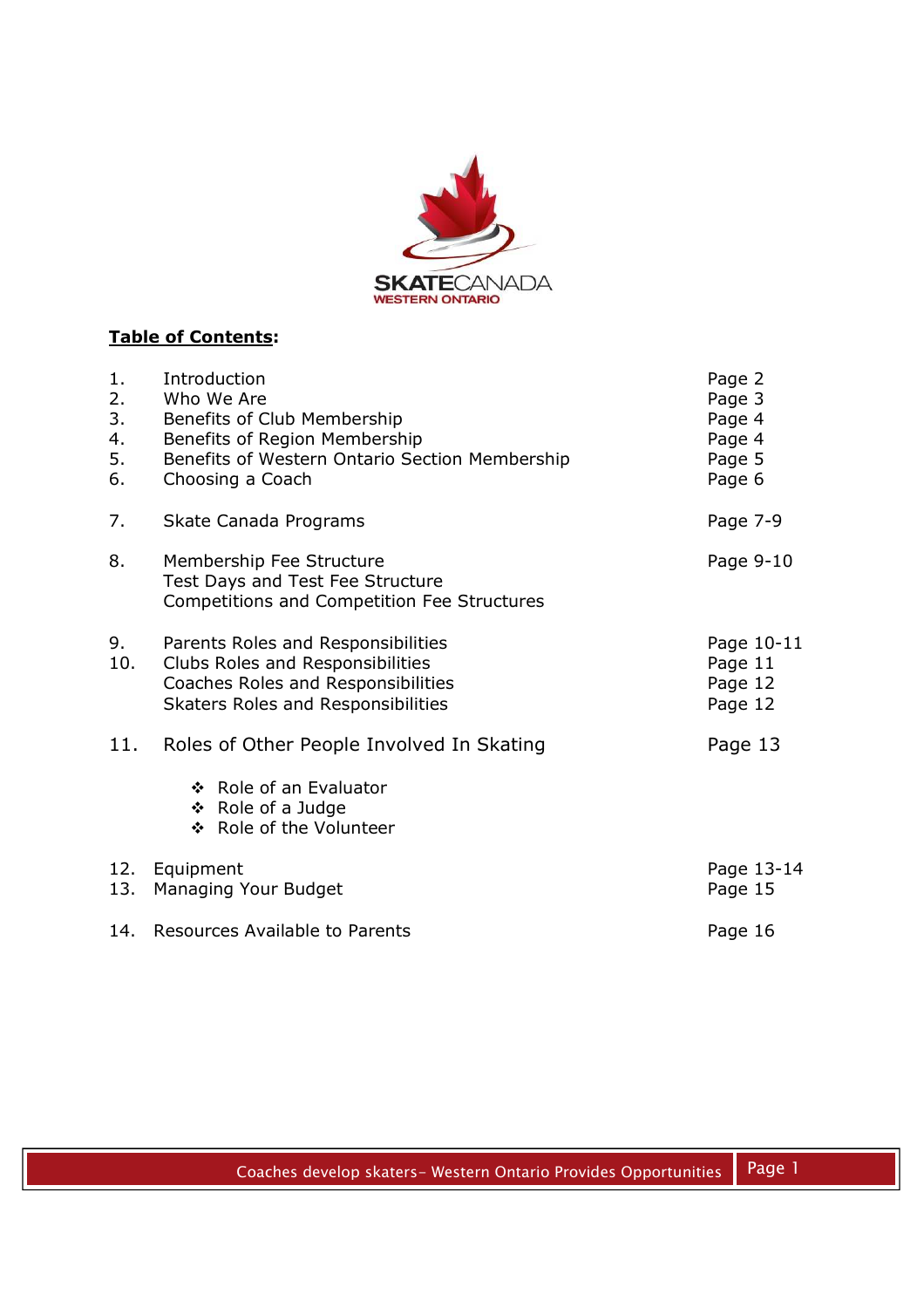

## **Western Ontario Section Parent Handbook**

## **Introduction:**

The Western Ontario Section (WO) geographically covers the area of south western Ontario. There are 109 Clubs and 10 sanctioned Skating Schools in the Section. The Chairman of the Western Ontario Section is a member of the Board of Directors of Skate Canada.

The Board of Directors of WO in conjunction with Skate Canada manages the operations of the Section. The Section assists our Clubs and Regions in their efforts to ensure that Skate Canada's program delivery standards are being achieved. The primary focus of WO is to provide support and opportunities for our skaters of all ages and levels. WO is committed to training our Coaches, Officials and Volunteers to assist our skaters in reaching their goals and enjoying their involvement in figure skating.

The WO Section Office is located in London, Ontario and our experienced and professional staff members are excellent resources available to our membership. (See contact information in the Resources Available section of this Handbook).

The Board of WO recognizes the important role our Parents play in the support and development of our skaters; with this in mind we have developed a Section Parent Handbook. The Section Parents Handbook has been prepared to help you understand the many aspects of figure skating. We hope the Handbook will answer many of your questions, but if not, other resources are included for you to make your journey in this wonderful sport just a bit easier.

Parents will also find that most Clubs have Parent Handbooks or brochures available that outline the more detailed information of Club operations, policies and procedures and other information that will be important for parents to be aware of.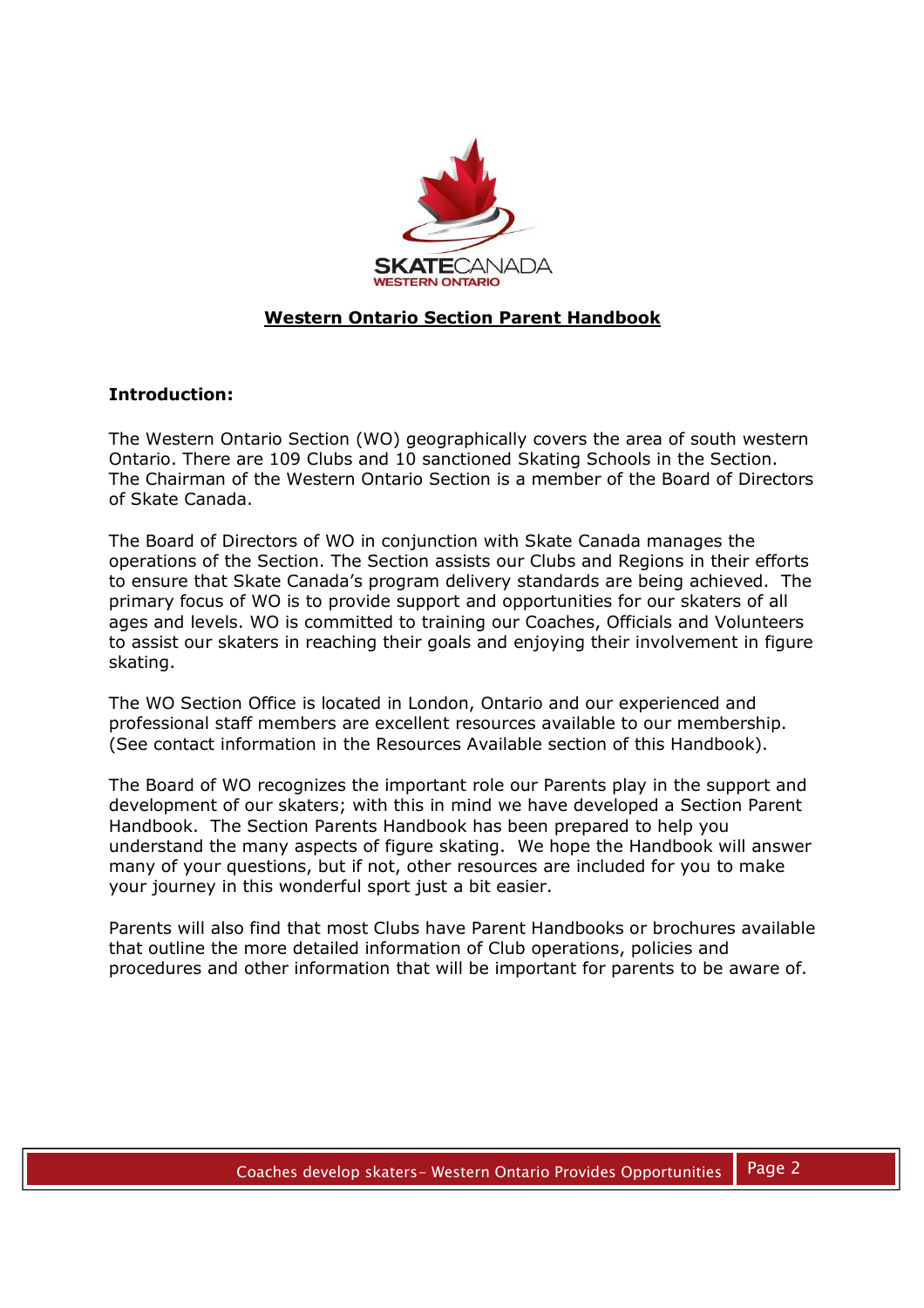

#### **WHO WE ARE:**

#### **ISU (International Skating Union)**

The International Skating Union (ISU) was founded in 1892 and is the oldest governing international winter sport federation. In 1882, the first International Figure Skating competition took place in Vienna (AUT). With the emergence of international competitions in Figure Skating, as well as the forming of skating clubs and of national associations, the need to establish international standards to govern these sports became more and more apparent. With the addition of Canada as a Member in 1894, the ISU expanded its horizons to become a truly international governing body.

## Skate Canada

**Skate Canada Mission Statement:** 

**Skate Canada is an association dedicated to the principles of enabling every Canadian to participate in skating throughout their lifetime for fun, fitness and/or achievement.** 

#### 13 Sections

British Columbia, Alberta/NWT, Saskatchewan, Manitoba, Northern Ontario, Central Ontario, Eastern Ontario, **Western Ontario**, Quebec, New Brunswick, Nova Scotia, Prince Edward Island, Newfoundland/Labrador



**Bluewater, Grand River, Hallwent, HOME, Interclub North, Kent, Niagara, Sun Parlour and Tri-County** 

# **Western Ontario Section has 109 CLUBS**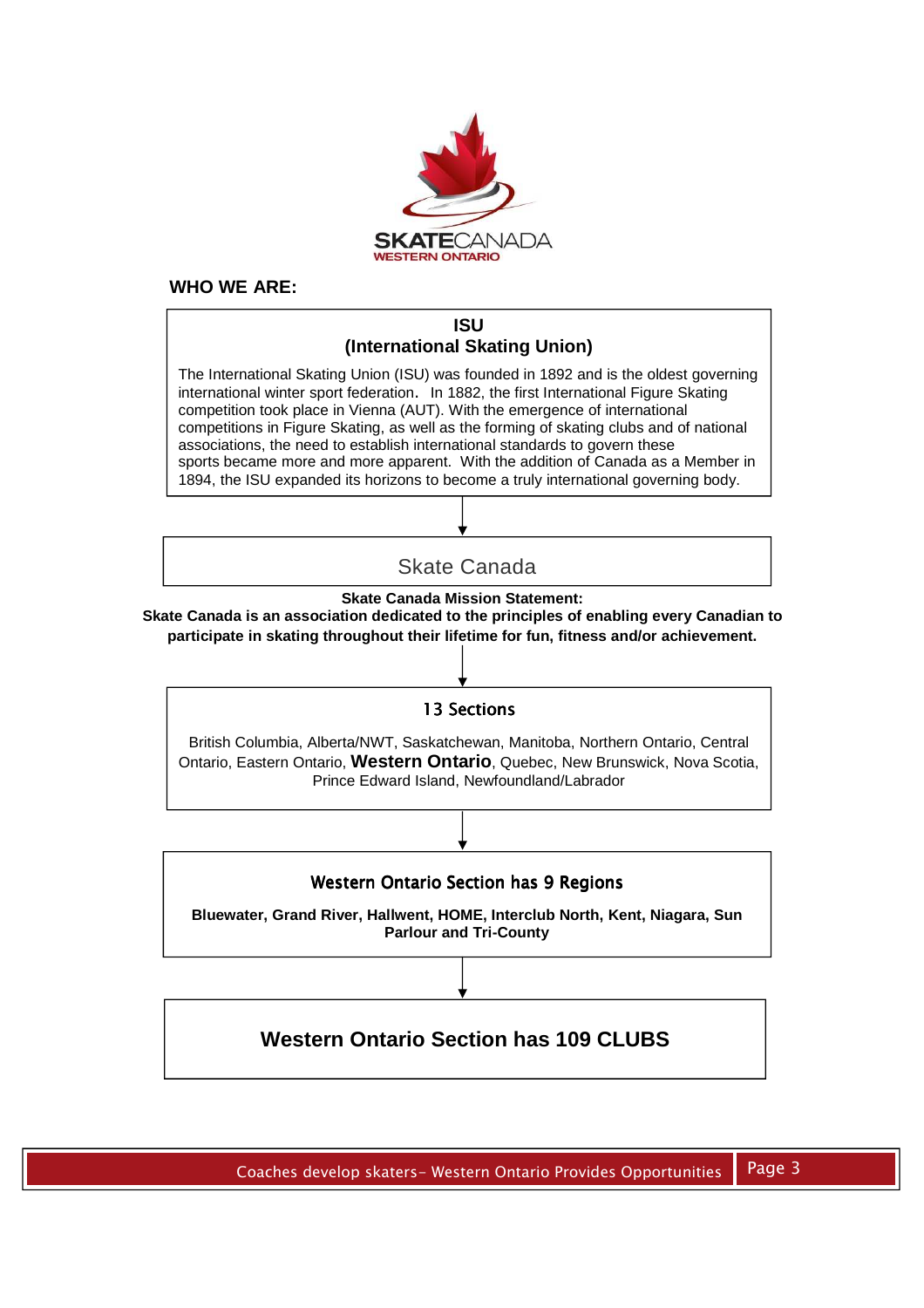## **Benefits of Club Membership:**

The benefits of belonging to a Skate Canada Club are many, here are just a few:

- Your child will be a member of Skate Canada, the national governing body for figure skating in Canada
- You register your child through your Home Club which makes you as parents voting members of the Club, providing your child is under the age of 18
- Your child will receive a Membership Registration Card with an identification number that has been recorded at the National Office of Skate Canada. This number will not change and remains your child's link to Skate Canada forever; even in years you are not an active member. Keep the Membership Card in a safe place, as your child will need this registration number to participate in Skate Canada sanctioned events.
- Makes your child eligible to take Skate Canada Tests, participate in Skate Canada competitions, ice shows and other sanctioned events.
- Privileges to enter the Members Only website of Skate Canada, that contains all the important information about our association
- An accident insurance benefit at a substantially lower cost to the members than that available in other sports (80 cents plus applicable provincial sales tax per member)
- Access to high quality programs that are recognized and often sought after internationally and by other national sport organizations.
- Access to qualified, NCCP certified Skate Canada professional coaches who have been trained through high quality training programs developed by Skate Canada.
- National registry of figure skating qualifications (tests) and results (for qualifying events) held in a central computerized system for easy access.

## **Benefits of Region Membership:**

Western Ontario Section is comprised of 9 Regions. Each Region operates under the terms of their Constitution.

- Each Region has an elected Executive; appointed Committee Chairs; Club Representatives and a named alternate; Coaches' Representative and Coaches' Alternate elected by the Region Coaches. Regions usually meet 11 times per year. Committee Chairs portfolios may include WO Bursary , Centralized Test Days, Championships, Historical, Region Competition, P/R, Newsletter, Skating Development, Synchronized Skating, as well as Data Specialists and Evaluator/Judging Resources
- In WO Section the 9 elected Region Chairs meet 4 times per year with the two WO Vice Chairs providing an opportunity to network with similar concerns and topics; to promote and communicate Skate Canada and WO Section's Skating Program updates and to provide an opportunity for input to the clubs from the WO Section Board.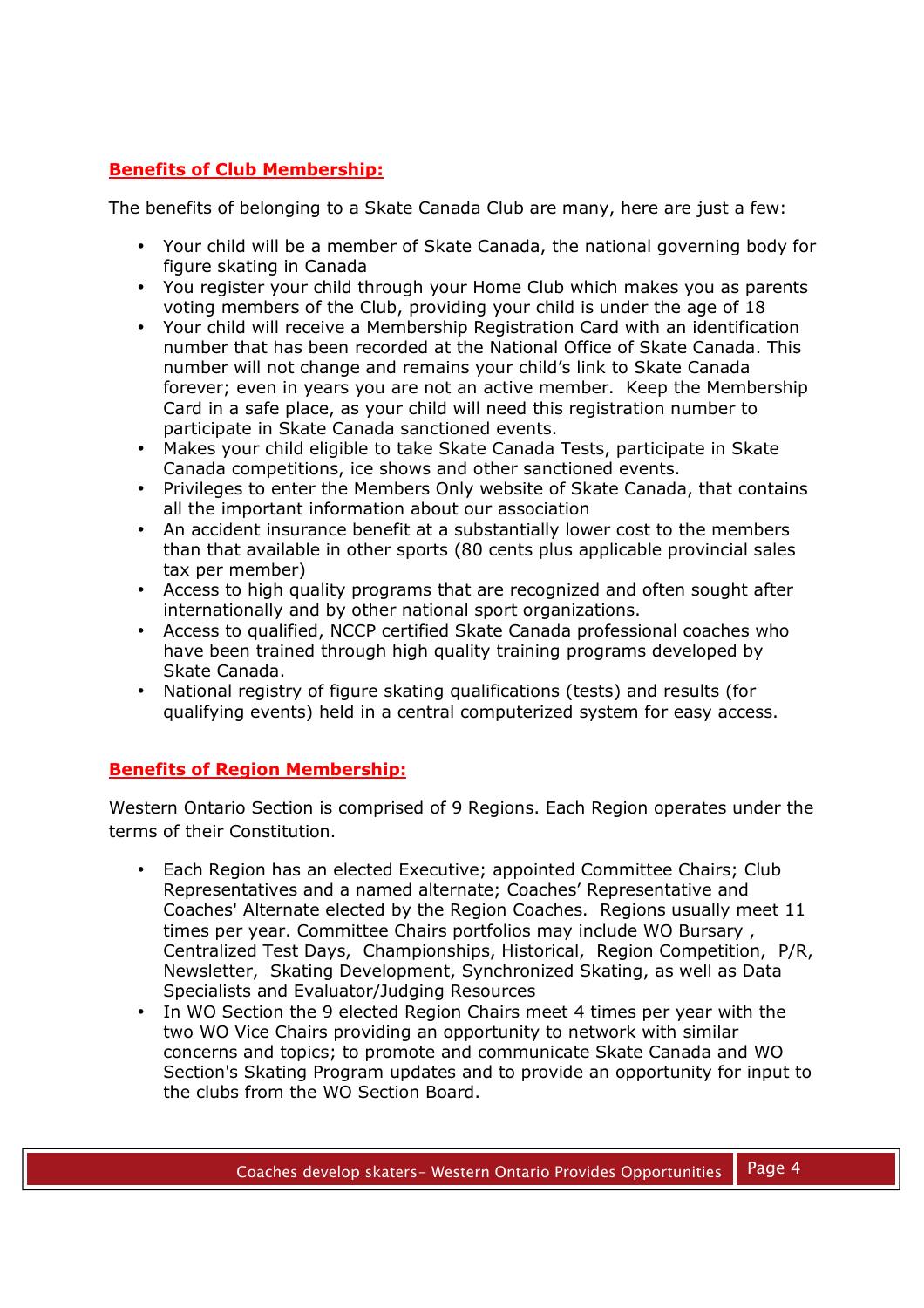- Regions conduct, financially support and promote club and skater participation in Regional coaching seminars, skating development programs, skating evaluation seminars and competitions
- Offer volunteer training and development seminars and workshops. The Region Councils are the group of people that the clubs feel most comfortable going to because they are closest to the grass roots
- Assist clubs with conflict resolution and act as a Resource for Clubs
- Promote and market Skate Canada to clubs
- Host competitions and events (i.e. galas, ice shows, Awards Banquets)
- Provide a venue for regional clubs to meet, learn and share; promote team concept of clubs working together towards common goals

## **Benefits of Western Ontario Section Membership:**

Western Ontario Section is 1 of 4 Skate Canada Sections within the province of Ontario, and 1 of 13 Sections within Skate Canada. An elected or appointed Section Executive and Board of Directors administer the Section. The Western Ontario (WO) Board is in place to govern the Section, to help ensure that Skate Canada programs are run according to the standards outlined in the Skate Canada Rule Book and to plan and provide programs to develop and enhance participation by skaters, officials and volunteers of all ages, abilities, interests and ambitions. It is also a resource body which offers support to its members and the 108 clubs within their jurisdiction.

- Provides financial placement funding for competitive skaters that qualify for Provincial and National Events in the Section
- Provides Talent Identification programs for Clubs in the Section by the WO Technical Consultant
- Provides Club Consultation Service from Professional Coaches within WO
- Provides a Competition Schedule for competitions held in WO
- Provides detailed Technical Guideline Packages for Competitions in WO
- Provides technical equipment for competitions in WO
- Provides training for Skate Canada Officials
- Provides a Conflict Resolution process and support for Clubs and Regions in **WO**
- Provides Regional Training Seminars for all levels of skaters
- Provides Volunteer Training Workshops annually
- Hosts Region Chairs meetings 4 times a year
- Hosts an annual Awards Luncheon to recognize Skaters' accomplishments over the year
- Hosts an Annual General Meeting for members of Western Ontario Section Clubs
- Subsidizes Team WO clothing
- Identifies and cultivates Sponsor relationships for WO

## **Leadership is like beauty…it's hard to define but you know it when you see it.**

## **…Warren Bennis**

Coaches develop skaters- Western Ontario Provides Opportunities | Page 5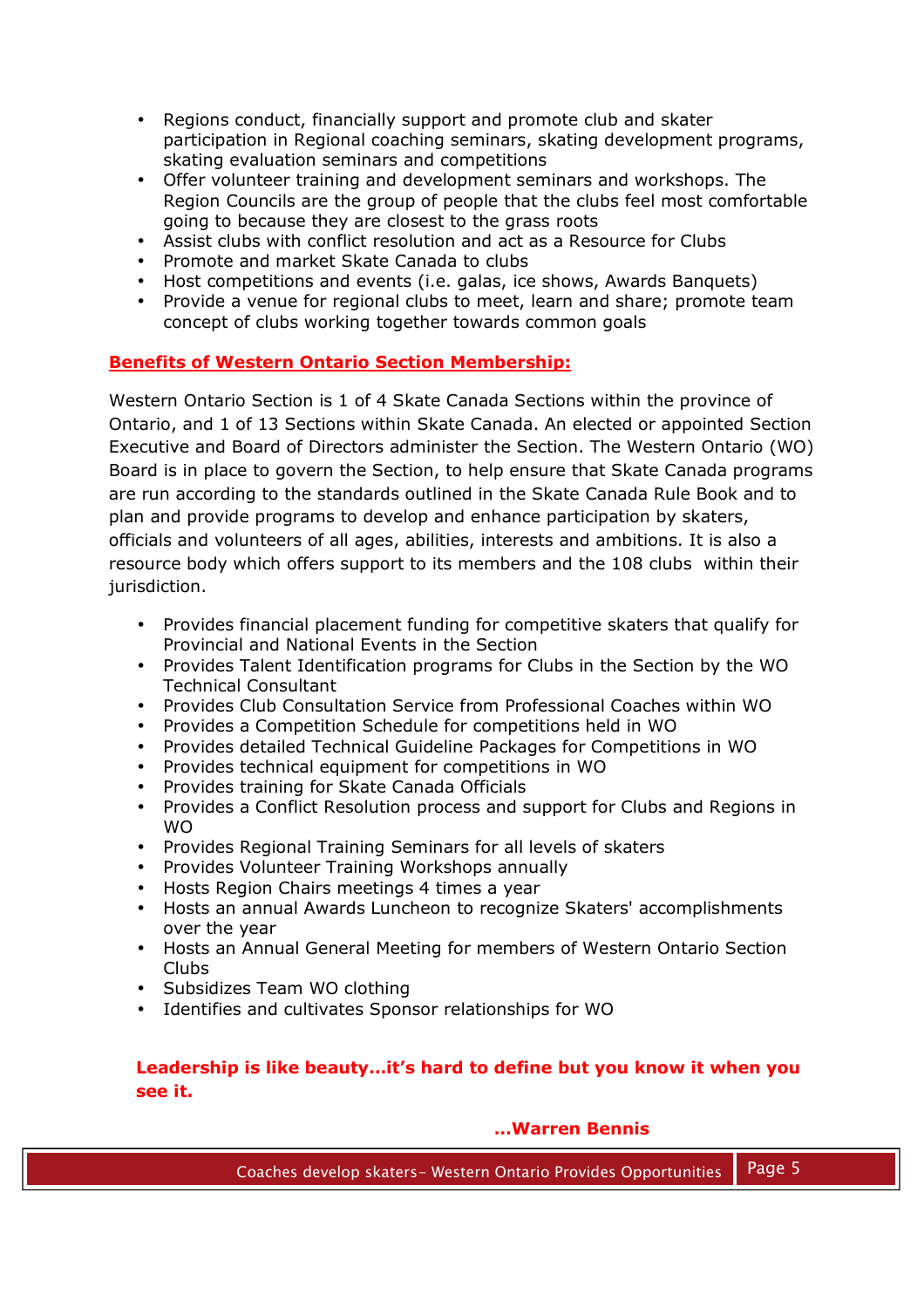## **How to Choose a Coach:**

The new NCCP model (National Coaching Certification Program) is made up of three streams and a total of eight contexts, depending how many contexts are relevant to the sport of figure skating. Skate Canada identifies 2 coaching streams (instructional and competitive) and three contexts within each stream. All coaches within skating clubs must attend NCCP courses and be "in training", trained, or certified". First aid certification and a police background check are also requirements.

When deciding how to choose a coach your club should provide a list of their available coaches along with their specific qualifications. When choosing a coach for your child, here are some things you may want to consider:

The National Coaching Certification Program (NCCP) is a five-level educational program for coaches of all levels in over 60 sports. Levels 1-3 cover three components of coaching: Theory, Technical and Practical. After completing all three components at each level, coaches receive official certification in recognition of their accomplishments. Level 1 to 3 is a training program of approximately 100 hours, designed to certify coaches as competent coaching leaders.

- Select a coach carefully. Choose the right person for their teaching and coaching abilities, but also consider that the Coach will be the role model for your child.
- The Coach will be spending considerable time with your child, so it should be someone your child feels comfortable with.
- Coaches are the experts. Make sure you understand what the coach expects of

you as parents. Work together with your coach to create realistic goals and

objectives for your child.

- Take time when selecting a coach. Remember that a picture is worth a thousand words. Watch the coaches teaching other children and see how they interact and present themselves.
- Clubs should have a summary of each coach's accomplishments as a Coach and skater. If not ask the coach you are interested in for a copy of their resume.
- Coaching fees may vary according to the certification level and experience of the coach. Ask what the fees are up front so there are no misunderstandings later.
- You can seek advice from the Club's Professional Coaching Director or from the Western Ontario Section's Skating Program Co-ordinator or our Technical Director.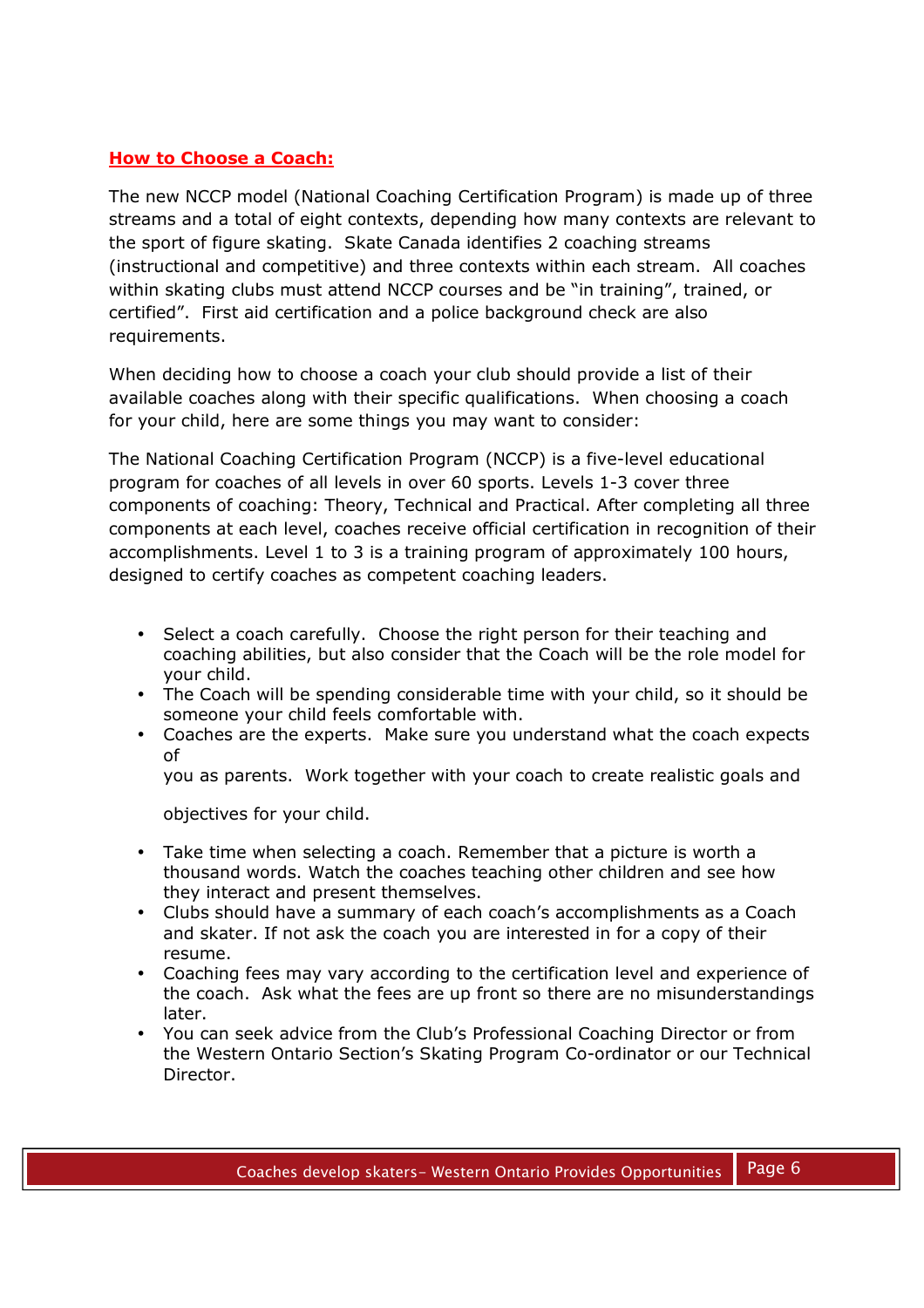## **Skate Canada Programs:**

Every Skate Canada skating program complements the others and allows for unrestricted movement and development through the system. All programs are taught by professional coaches certified through the National Coaching Certification Program (NCCP) and they are offered at member clubs and sanctioned skating schools across the country.

## **Learn to Skate/Recreational:**

**CanSkate Program** – CanSkate is Skate Canada's flagship learn-to-skate program for beginners of any age and teaches fundamental movement and basic skills. The skills are arranged in progressions, from very simple to more complex. Each stage has a primary focus. Once the skills on each stage are mastered, a badge is awarded. The series of badges include Stage badges, Fundamental Movement badges and Fitness badges.

Coaches in the Clubs will be able to explain the CanSkate Program in more detail or you can go on the Western Ontario web site www.skating-wos.on.ca or Skate Canada web site www.skatecanada.ca for more details.

**CanPowerSkate Program** – CanPowerSkate Program is an action-packed, high energy instructional power skating program geared to hockey and ringette skaters that focuses on balance, power, agility, speed and endurance. Skills, techniques and conditioning drills are taught in a progressive format that emphasizes how the skills apply to game situations. CanPowerSkate provides an alternative to figure skating and is an excellent complement for those athletes playing on hockey or ringette teams. Its unique skill award program provides incentives and motivation for skaters to continue to achieve.

Coaches in the Clubs will be able to explain the CanPowerSkate Program in more detail or you can go on the Western Ontario web site www.skating-wos.on.ca or Skate Canada web site www.skatecanada.ca for more details.

## **Figure Skating:**

**StarSkate Program** - **S**kills, **T**ests, **A**chievement, **R**ecognition – this is what STARSkate is all about! **STARSkate** offers opportunities for skaters of all ages to develop fundamental figure skating skills in the areas of ice dance, skating skills, free skate and interpretive skating. Unique in Canada, this program teaches figure skating skills in a group and/or private lesson format in a progressive and sequential manner and includes specifically designed awards and incentives. Skaters have the opportunity to take Skate Canada Tests through a nationally standardized testing system. Skaters who have mastered figure skating skills in STARSkate may also choose to pursue synchronized skating or pairs skating.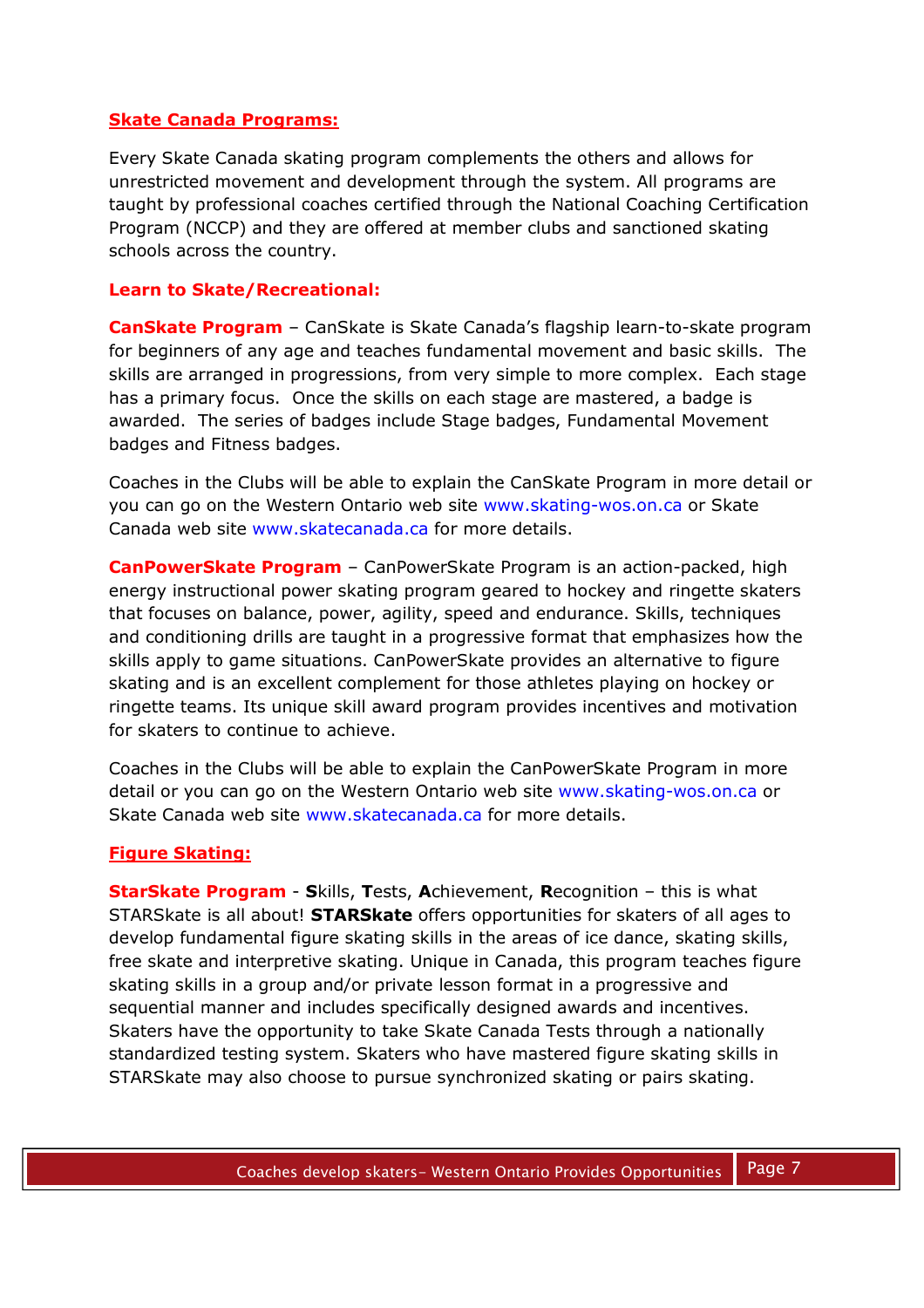**CompetitiveSkate Program** -The Competitive Test Program is a testing program for skaters in Singles, Pairs and Dance wishing to compete in qualifying events within Skate Canada. Skaters take tests specific to the discipline (Singles, Pairs and Dance) in which they wish to compete. A skater or team may begin testing at the level at which they wish to compete (there are no test pre-requisites). Skaters enrolled in CompetitiveSkate learn a variety of life skills as they progress up the competitive ladder. These include goal setting, focus, ability to deal with success/failure, time management and principles of fair play and sportsmanship.

Coaches in the Clubs will be able to explain the CompetitiveSkate Program in more detail or you can go on the Western Ontario web site www.skating-wos.on.ca or Skate Canada web site www.skatecanada.ca for more details.

**Skating Development Program** - Skate Canada offers many different talent identification and development programs. These include the Talent Identification database, a record of information of competitive athletes across Canada, monitoring at events throughout the year, and Section and National Youth Camps.

Coaches in the Clubs will be able to explain the Skating Development Program in more detail or you can go on the Western Ontario web site www.skating-wos.on.ca or Skate Canada web site www.skatecanada.ca for more details.

**Synchronized Skating Program** - Synchronized skating, or "synchro" is a specialized discipline of skating involving groups of twelve or more skaters performing various group formations and maneuvers. The objective is for the team to perform as one unit executing circles, blocks, lines, wheels and intersections in unison to the music, while demonstrating quality edges, power and flow.

There are two event streams of Synchronized Skating in Canada – a recreational or Festival SynchroSkate and Competitive SynchroSkate. Both of these streams can lead a team to national level events. There is international and World Championship opportunity provided to those teams in the Competitive SynchroSkate (qualifying) event stream.

Coaches in the Clubs will be able to explain the Synchronized Skating Program in more detail or you can go on the Western Ontario web site www.skating-wos.on.ca or Skate Canada web site www.skatecanada.ca for more details.

**CollegiateSkate Program** - Schools are getting into the competitive spirit through the CollegiateSkate program which brings together skaters from different test and/or competitive backgrounds to skate together as a team representing their school. Skaters participate in a variety of events such as singles, dance, pairs and synchronized skating and based on their placements in these events, accumulate points for their team. The school with the highest point total wins the overall competition.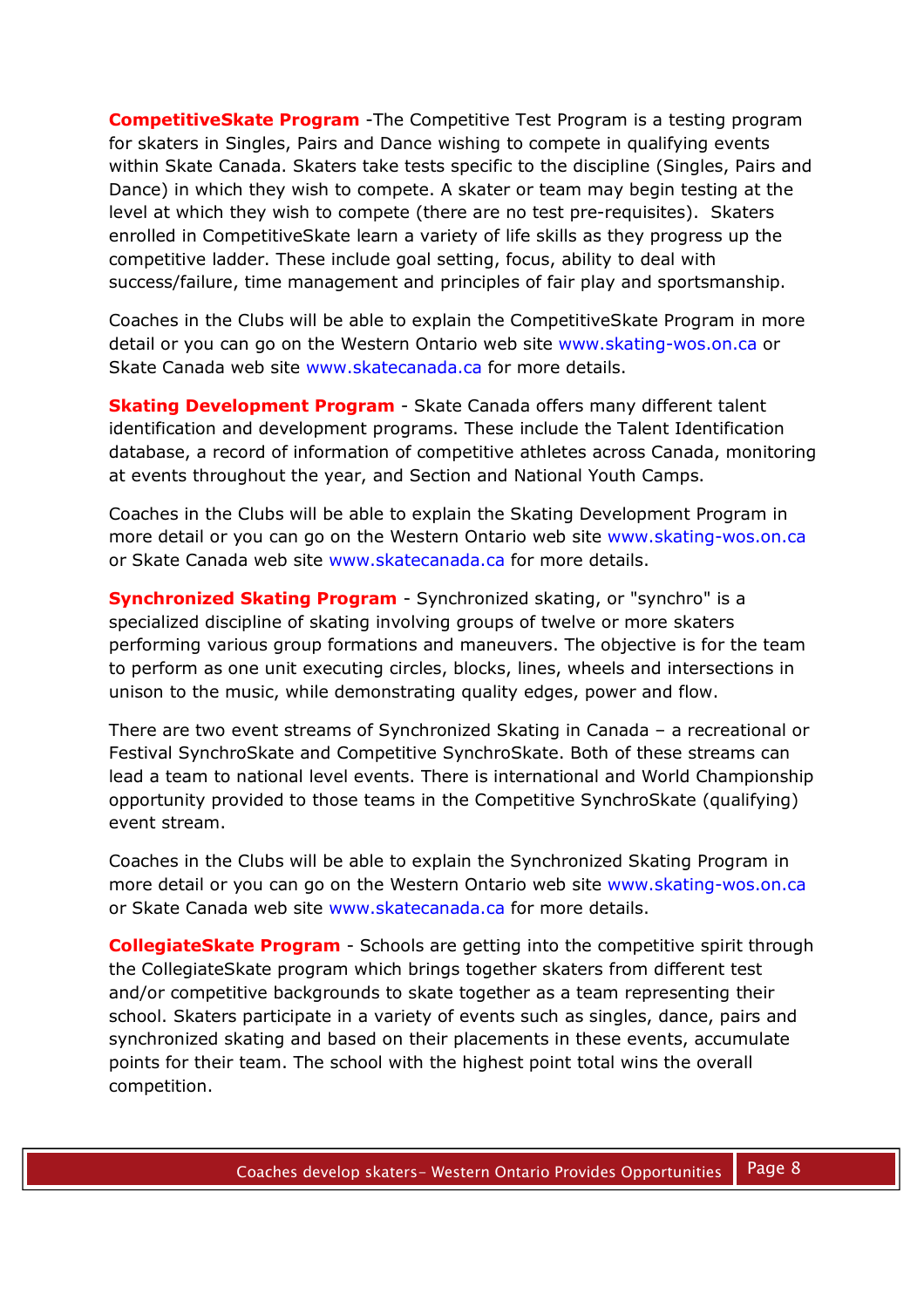Varsity - Varsity figure skating is currently offered only by Ontario University Athletics (OUA), in partnership with Skate Canada, and is not part of Canadian Interuniversity Sport (CIS). Eleven Ontario Conference universities: **Brock, Carleton, Guelph, McGill, Queen's, Ryerson, Toronto, Trent, Waterloo, Western,** and **Wilfrid Laurier** compete annually for the top spot at the invitational competitions and the OUA Figure Skating Championships.

Coaches in the Clubs will be able to explain the CollegiateSkate/Varsity Program in more detail or you can go on the Western Ontario web site www.skating-wos.on.ca or Skate Canada web site www.skatecanada.ca for more details.

## **Adult Skating:**

**AdultSkate Program** - Adult skating is growing in popularity and more and more clubs are offering recreational, test and competitive opportunities to this segment of the population. Adults participate in CanSkate, STARSkate and CanPowerSkate programs as well as on synchronized skating teams. Adult championships currently provide opportunities to adult skaters to experience the challenge of a competition in a fun, social environment. Skate Canada is currently expanding its programming in this area.

Coaches in the Clubs will be able to explain the Adult Skate Program in more detail or you can go on the Western Ontario web site www.skating-wos.on.ca or Skate Canada web site www.skatecanada.ca for more details.

## **Fee Structure:**

## **The Membership Fee for Skate Canada is \$32.00 plus an Insurance fee of 65 cents (plus applicable provincial sales tax) per member.**

In addition to the Skate Canada Fee all Skate Canada Clubs in Western Ontario Section have their own fee schedules. These schedules will vary depending on which community you live in. Each municipality has its own ice allocation grid for ice sports and is responsible for setting the cost of ice per hour in your community. Costs can also vary depending on your child's level of skating and the number of programs they will be involved within the Club. Coaching fees are separate costs which are determined by the professional coach you choose for your child.

In most Clubs there will be fundraising costs to help them off-set the cost of ice and to raise money for Club activities for your child. (Ice Shows, Carnivals and Special Days: Christmas Party, Halloween Party, etc.)

## **Test Days and Fees:**

## **Test Days:**

Skate Canada Clubs schedule tests on an on-going basis for all disciplines at any level, provided a qualified Skate Canada Evaluator or Judge is available for the test levels. Once a skater passes their test they then move to the next level in that discipline. If the test is not successful the skater can retry that test . Retrying the test the same day is up to the discretion of the Judge or Evaluator, and if time permits in the schedule of the test day. Skaters usually wait until the next scheduled test day before retrying a test, as waiting gives the skater more time to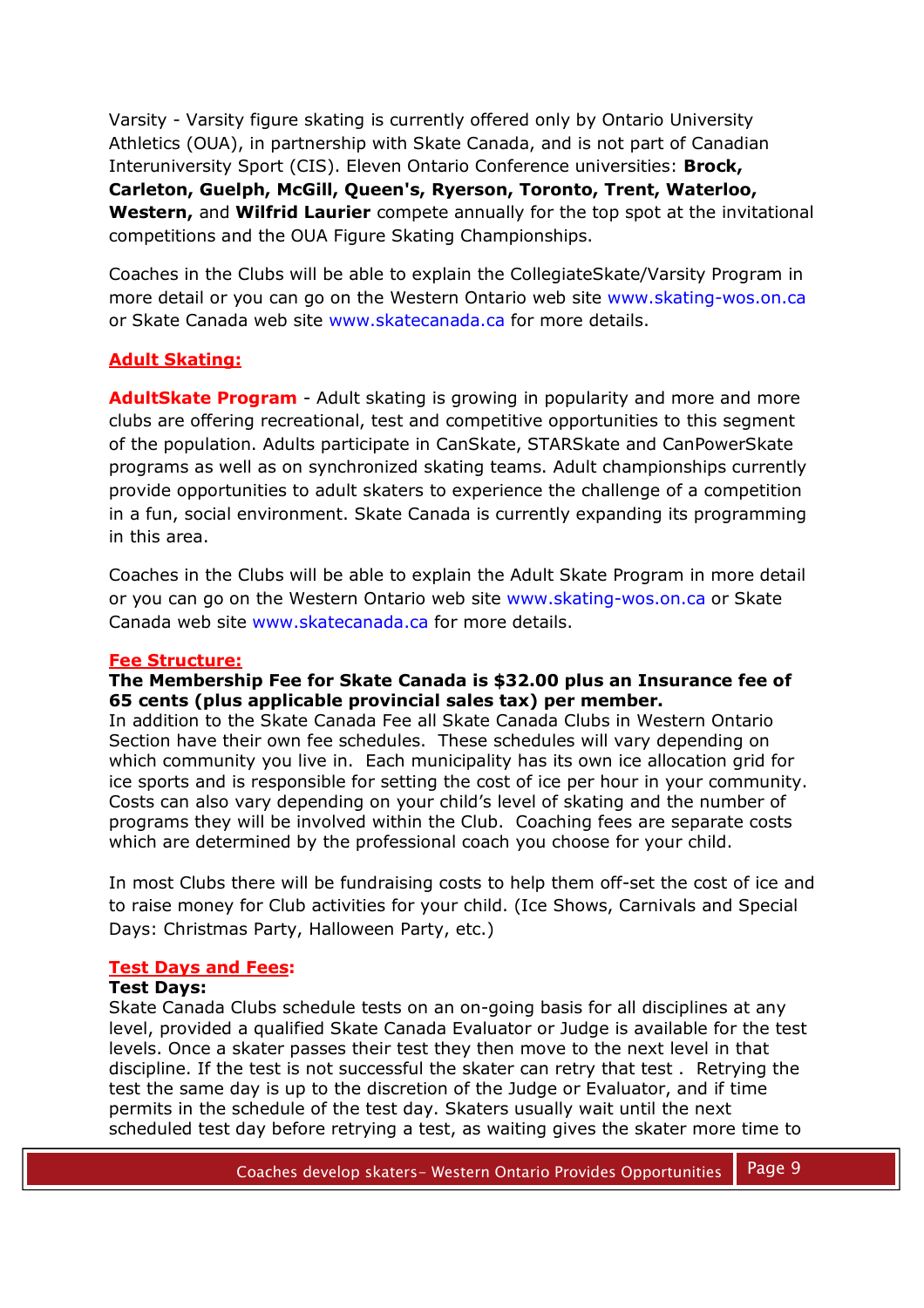improve on the comments given by the Judge or Evaluator, and it better prepares the skater for the next level.

#### **Test Fees:**

The Skate Canada Test Fee schedule is as follows:

| Free Skating          | $$10.00$ per part (2 parts)  |
|-----------------------|------------------------------|
| Dance                 | \$10.00 per individual dance |
| Interpretive          | $$10.00$ per test            |
| <b>Skating Skills</b> | $$10.00$ per test            |

## **Competition:**

Competitions in skating offer the skaters an opportunity to perform by themselves in front of an audience and to be assessed on their performance by Judges. The children learn about good sportsmanship and they have the opportunity to work hard at being the best they can be.

Above all, kids should learn to treat everyone with courtesy and respect whether they win or lose. Ideally, while engaged in competition, a child will learn that winning isn't important; what is important is putting forth the best effort possible. Then, as the child grows older and realizes that sustained effort leads to improved performance, they will learn to compete against the worthiest opponent all by themselves.

## **Competition Fees:**

Competitions all have entry fees in order to participate. These fees will vary from one competition to another and must be paid when registering your skater for the competition.

## **Parents Roles and Responsibilities**

The most important thing for a parent of a skater is to remember that their skater is a person first, and a skater second. And in all probability the "person" in the skater is a young one, still growing, still maturing. Sometimes skaters seem so grown up, so easily able to handle pressure situations, that we forget they are still kids. DON'T! The same kids we see looking so grown-up on the competition ice probably still cuddle their favourite stuffed animals when they go to bed at night. Let them be kids, and support them as they grow. (Adapted from Don Korte's Figure Skating Handbook.)

- Balance: Make sure there is balance in your skater's life. Allow time for school and personal growth. Very few skaters make skating their life career. Don't put so much focus on your child's skating that you forget they'll have to function in a "normal world" when they grow up. School is important. Social development is important. Being a kid is important.
- Help to set goals: Help your child to set his / her goals in skating. Help him or her to be realistic about those goals, but also to make them challenging enough to make the sport fulfilling. Make sure the goals are your skater's goals, not yours. Help to achieve these goals by setting targets, plotting progress, etc. Be willing to re-evaluate when necessary.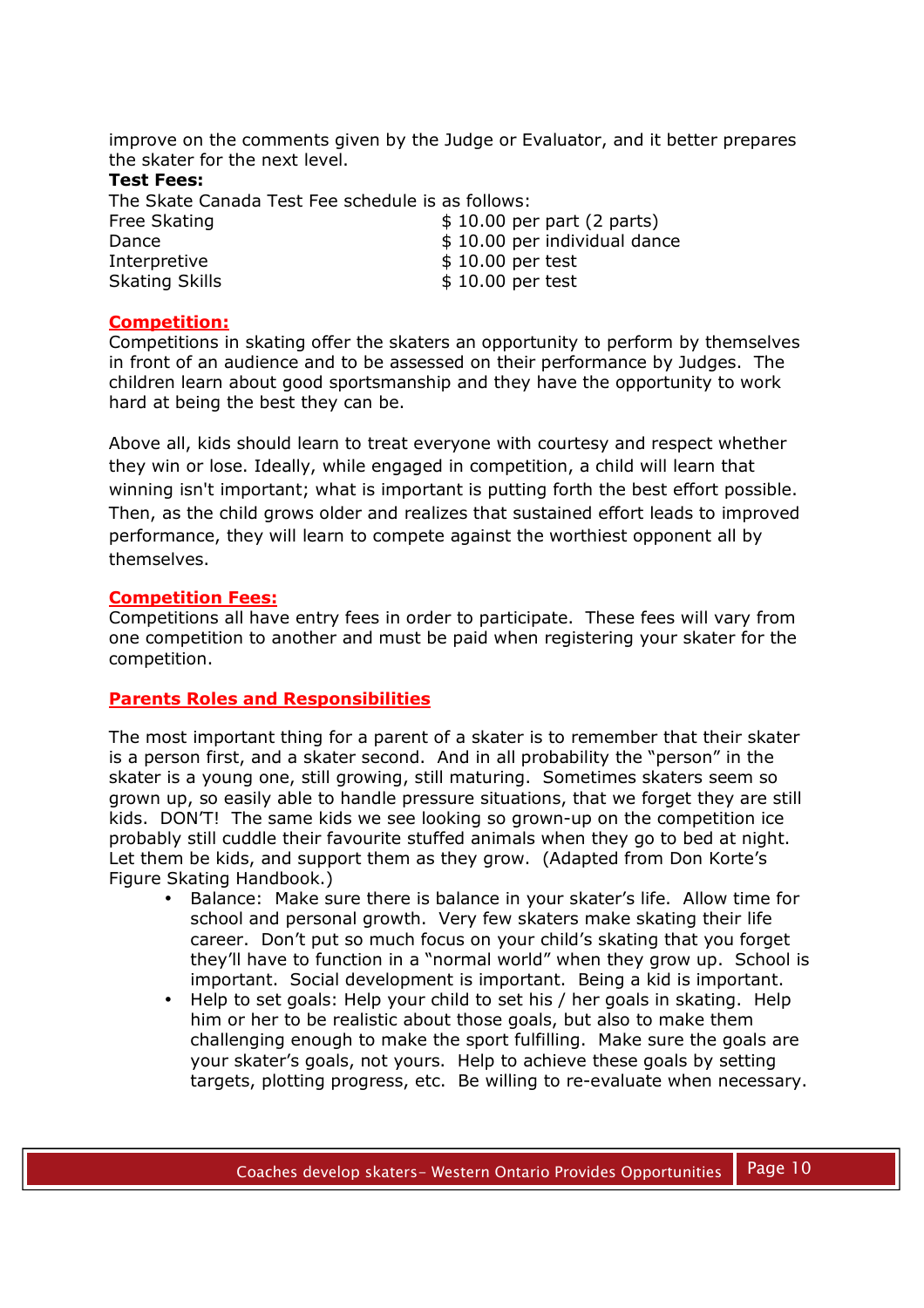- Support your Coach: Pay your bills on time, and get your skater to the rink on time. When you can't be there, make sure to tell the coach in advance. Let the coach participate in goal-setting discussions. Listen to our coach's advice and instructions, and help to ensure that your skater follows those instructions when participating or doing activities. Once the coach understands your skaters goals, let the coach have the freedom to design a program to achieve them; don't try to second-guess the approach. On the other hand, responsibly watch to make sure that the general goals are being addressed over the long term.
- Learn about the sport: Learn enough about skating to recognize the elements. Know enough to know when something is done well, and when it is done less well. Recognize progress. Be interested, and listen when your skater talks about progress or problems.
- Watch: Don't use the rink as a baby sitter. Stay and watch your skater practice, and in lessons, at least sometimes. They need to know you're interested. Often skaters whose parents never watch in practice feel very self-conscious or "pressured" when their parents finally do show up to watch. If competition events are the only time you watch your skater, you may be hurting them more than helping them.
- **Be a good sport:** Remember that every skater is someone's child, and that they ALL deserve to be treated fairly and with respect. Be willing to recognize other skaters graciously. When someone else is skating in a competition, don't walk back and forth in the bleachers, don't be noisy or disruptive.
- **Support your skater:** Remember, your skater is still maturing. Offer praise when appropriate, but be realistic with that praise; recognize progress towards goals, but be willing to acknowledge when more work is needed without making that a "bad thing". Never destructively criticize, especially in front of others. Resist the urge to compare your child against another. Some learn faster, some learn slower. Let them progress at their own level.
- **Support your club:** Pay your bills on time. Help with club activities. Volunteers run most clubs, and they need all the help they can get. Be willing to work on committees, or serve on the Board of Directors if needed. Be willing to do "jobs" like ice monitor, music monitor, etc. Help out with ice shows or competitions.

## **Clubs Roles & Responsibilities:**

Skate Canada Program Delivery Standards:

Skate Canada skating programs offered by member clubs and skating schools must be operated according to National delivery standards. The complete document can be found on the Members Only section of the Skate Canada website under "Technical and Program Information or on line through Skate Canada's website.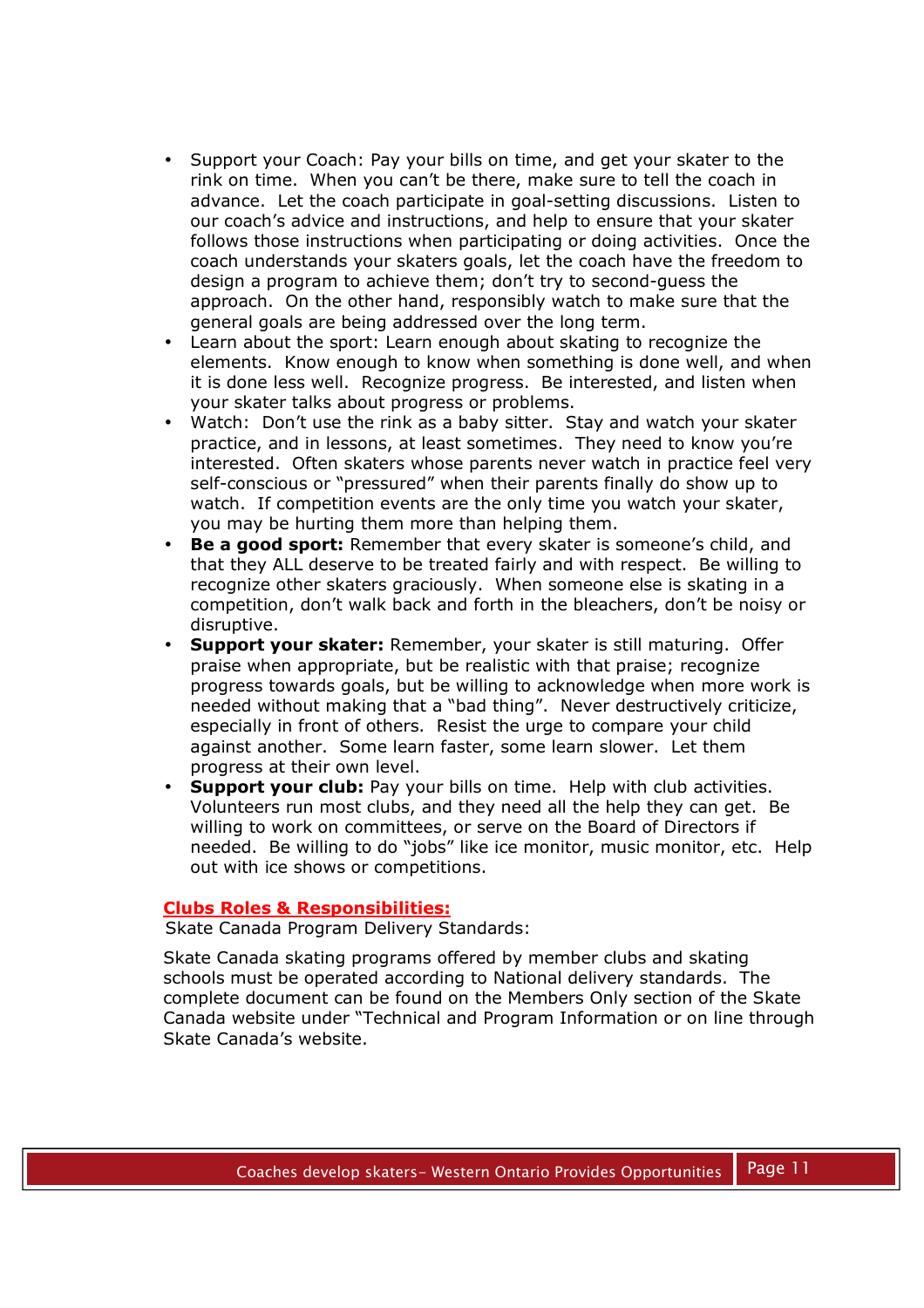Included on the Western Ontario website is a checklist your club can follow to serve as a reminder of all the important tasks to complete and events that must occur to operate a great skating club. Geared to the average club that operates skating programs from September to March, this checklist gives you a general overall picture of the season, by month, and will help to keep your club executive and coaches organized and on top of their game! It is by no means exhaustive and meant to give your club a basic starting point so feel free to add tasks that apply to your particular situation. www.skating-wos.on.ca

#### **Providing Program Assistants**

Clubs provide training for their Program Assistants who are skaters 12 years or older with more skating experience who volunteer their time to help with the CanSkate Program. They demonstrate skills under the direction of the Coaches and generally help out wherever needed. It is a good way for skaters to give back to their clubs. Program Assistants are important role models for the younger skaters in the Club.

#### **Club Code of Ethics:**

Parents should be familiar with the Skate Canada Club Code of Ethics. The Club Code of Ethics can be found in the Skate Canada Rule Book under Policies and Procedures or on the Skate Canada website at www.skatecanada.ca

#### **Coaches Rules and Responsibilities:**

All Skate Canada Coaches must abide by the Skate Canada Professional Coaches' Code of Ethics. Parents can review the Coaches' Code of Ethics found in the Skate Canada Rule Book or on line through the Skate Canada website: www.skatecanada.ca or the Western Ontario website at www.skating-wos.on.ca or coaching@skating-wos.on.ca. Coaches must complete a Skate Canada approved Police Check; hold a valid First Aid Certificate and have a current Skate Canada Coaching Membership.

#### **Skaters Roles & Responsibilities:**

Parents will find that each Club will develop their own roles and responsibilities for their skaters. As parents you should be familiar with these roles and responsibilities, as it is your job to remind our children of these rules of the Club. Here are just a few items that you should find in any Club's handbook of their skaters Roles & Responsibilities:

- Courtesy and respect for other skaters, coaches, parents, club volunteers and arena staff
- Refrain from disrespectful language or behaviour
- Be on time for all skating sessions
- Skaters should be on the ice during their sessions
- Be in "good standing" financially with your Club
- Dress appropriately for figure skating
- Keep the skating environment clean
- Help out when asked by the Club Board and Coaches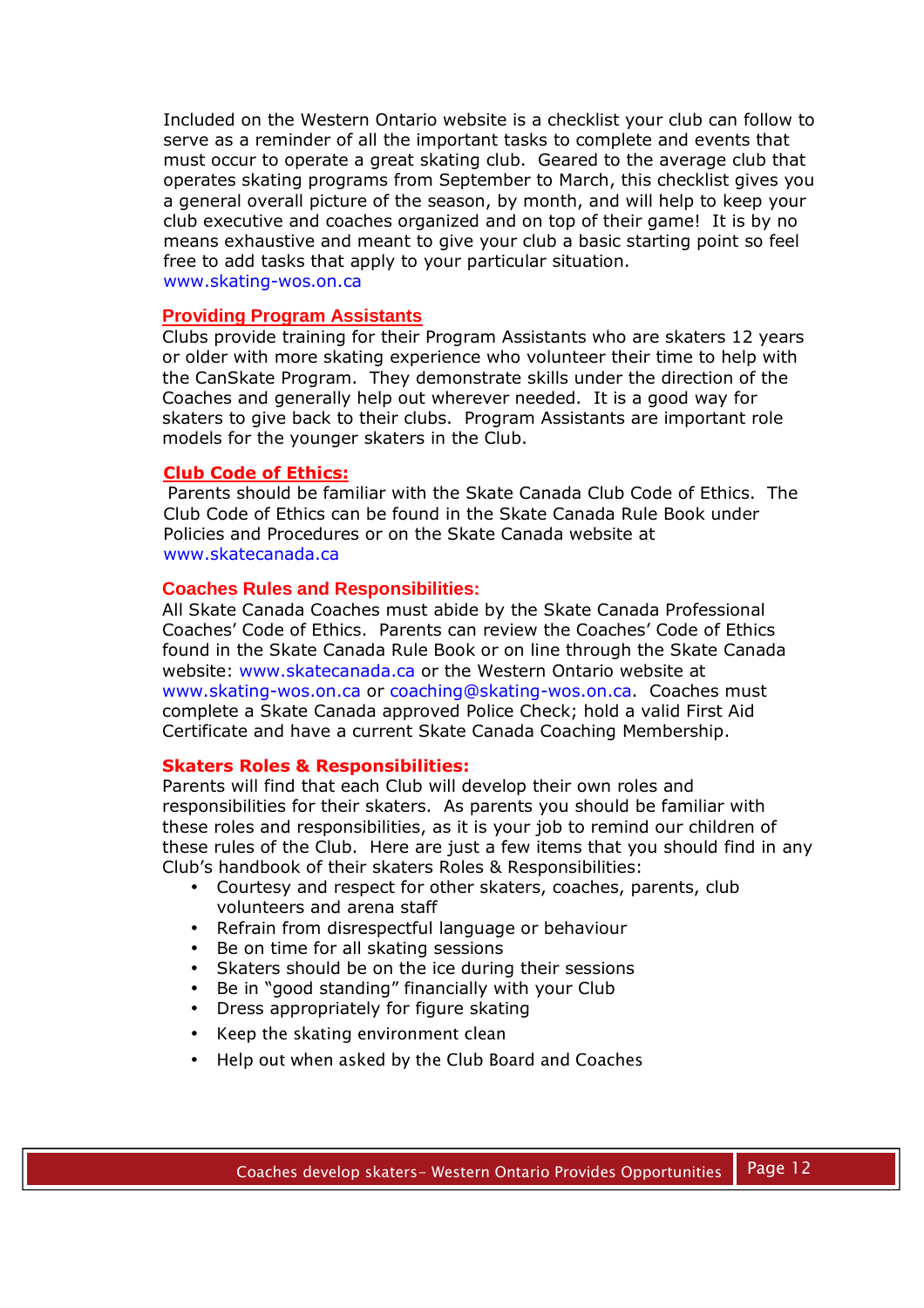#### **Role of the Evaluators:**

Evaluators are volunteers and trained officials that attend Clinics, take technical tests and keep updated with communications form Western Ontario and Skate Canada. Evaluators also attend workshops conducted by the Western Ontario Section Judges Committee on the changing trends in skating. When your child enters the Skate Canada Test Stream, they will take tests in one or all the disciplines in figure skating – Free Skate, Dance, Skills, and Interpretive skating. The evaluators are the officials that try the tests and determine if your child has mastered the necessary skills sets to move on to the next level.

#### **Role of the Judge:**

Judges are volunteers who give of their time freely to judge tests and competition; monitor skaters in their practice rinks, and offer advice to coaches during the year to help with the development of a skater who competes at the competitive level. Judges are highly trained to judge competitive tests and officiate at competitions. They take judging courses; write exams, and trial judge events before they are promoted and Judge at competitions. Judges attend workshops and seminars each year to update their expertise in rule changes and technical aspects of skating. Western Ontario Section provides and financially supports Judges training each year.

#### **Role of the Volunteer:**

A volunteer is an individual that gives freely of their time to assist and work towards the goals of an organization. Western Ontario Section is very fortunate to have a dedicated population of very hard working volunteers' throughout the Section. You will see them serving on Boards of Directors, working at events, fundraising and helping out wherever they are needed. Clubs depend on parents of their skaters to help create a viable and safe environment for all skaters, so give a hand when you can.

#### **Equipment:**

#### **Skates**

The purchase of a boot and blade is a major decision which can represent a substantial financial investment.

#### **Fitting Basics**

A skater's size, weight, and skating level are very important. These aspects will determine what boot and blade to purchase and how long they will last. While seated, the boot should be snug in the heel, arch, and ball areas for best support. Toes should be able to wiggle freely but not slide to any great degree. After the boot is laced and the skater stands, the boot should feel slightly tighter. There should be little to no movement when the skater tries to life her or his heel. The toes should just be touching the front of the boot. Toes should feel slight pressure but not severe bending or pain. Toes should also not be cramped or curled under.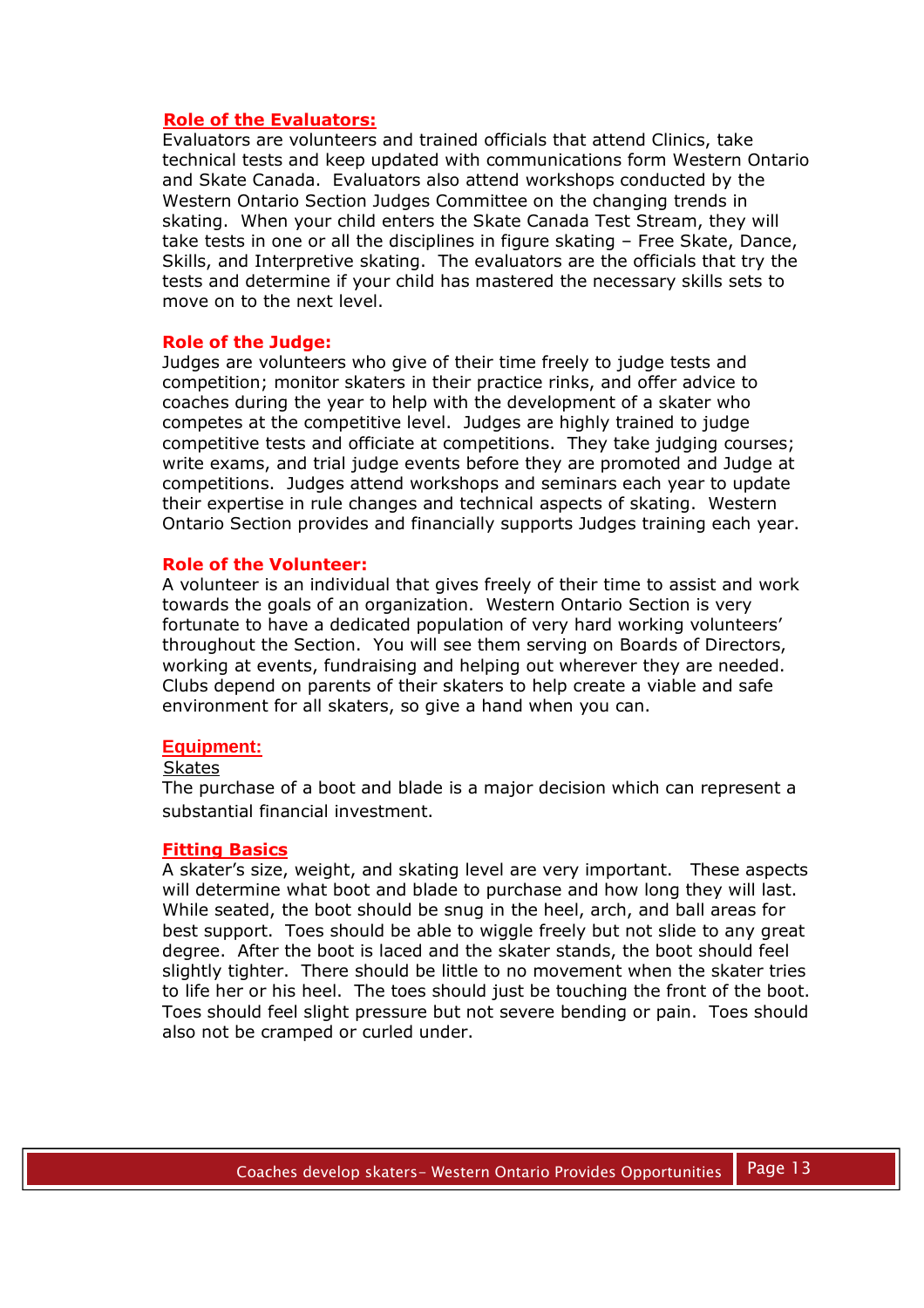It is important to have a correctly fitted boot for optimal skater performance. The boot must be snugly fit so that it responds exactly to the skater's movement. Additional room in the skate can cause the foot to slide and thus may impede the Skater's progress.

Remember:

- Skates should fit snugly around the ankle and heel there should be room for movement, but the ankle, instep and heel must be firmly supported
- The tongue should be sufficiently wide so that it will stay in place and it should be well padded to prevent the laces from cutting into the foot
- The front opening of the boot should be sufficiently wide to pull the laces tight
- Avoid buying skates a size larger, as they tend to break down faster and hamper your child's progress and more importantly could create long term foot problems

#### **Buying used Skates and Blades:**

Good used skates can be okay for your child, especially in the beginning stages. If you do buy used skates, you may have to know a bit about the brand and model of the boot and blades you purchase. Ask your Coach about suggestions on what to look for. Sometimes a good used boot and blade set is better than an inexpensive, lower quality "sharpening life" left in it. Many skate companies have a website that describes an appropriate boot / blade combo for a particular level of skating.

#### **Sharpening of Skates:**

Make sure you take your skates to a reputable figure skater sharpener who is familiar with the edges needed in figure skating. Do not remove the bottom pick, as it is essential for proper balance.

#### **General Care of Boots and Blades:**

Proper care of the boots and blades can help them last longer. When removing skates, unlace them enough before taking them off so that the back of the boot does not break down or rip Blades and soles must be dried carefully with a soft cloth Remove guards and wipe / wash them. Grit and dirt become lodged in the tracks of the guards. Replace guards occasionally

Cover dried blades with soft blade covers (terry cloth or soft fabric)

Take skates out of bag at home to let them air dry at normal temperatures to avoid rotting and rust.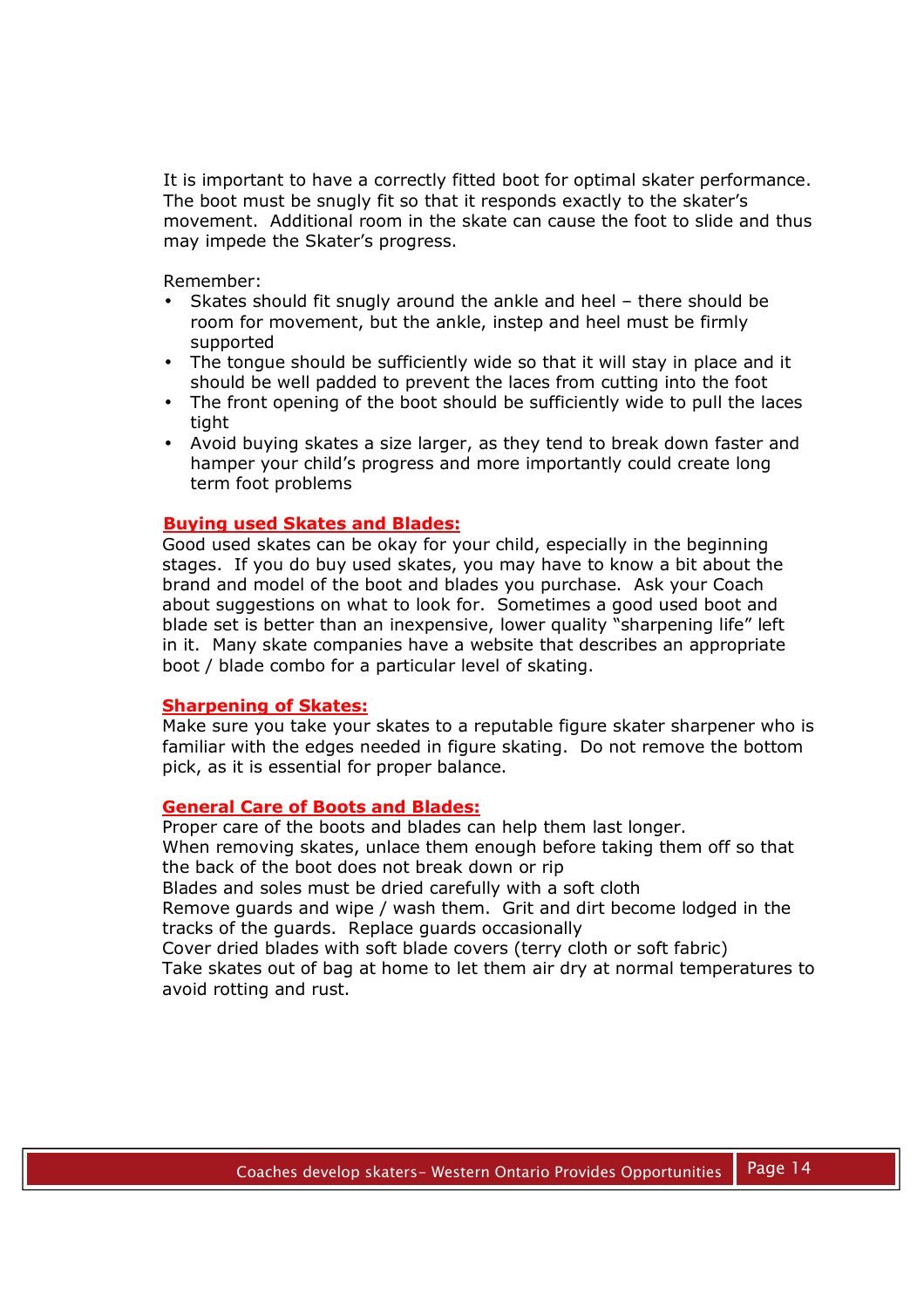## **Skating Clothing:**

For young skaters in CanSkate a warm pair of pants and sweater or jacket with mitts or gloves is suitable. Snowsuits can be bulky and hinder the child's progress. At the CanSkate level helmets are also mandatory. As skaters progress, females will wear tights and skating dresses or skirts as well as gloves and males will wear a stretch pant with stirrups to go under the arch of the skates along with a sweater or warm-up jacket and gloves. Check your local Clubs for information on purchasing skating outfits, as they may have names of Skating Stores or individuals selling good used skating outfits.

## **Managing Your Budget**

Parents will have to plan their budget well in advance of each skating season. The costs you will incur will depend on your child's participation in the sport. Here are some suggested items you should have in your yearly budget:

- Club Membership
- Skate Canada Membership
- Skates and accessories like guards, blade covers, skate bag as well as appropriate skating attire
- Extra Ice costs
- Coaching Costs Lessons, Competitions and Test Days
- Choreography Fees
- Costumes
- Ice Show or Carnival Fees
- Music Fees for burning of CD's for solo music
- Off ice Fees for skater's conditioning
- Seminars
- CD's that recorded your Competition skate
- Travel and Accommodations for Competitions and Test Days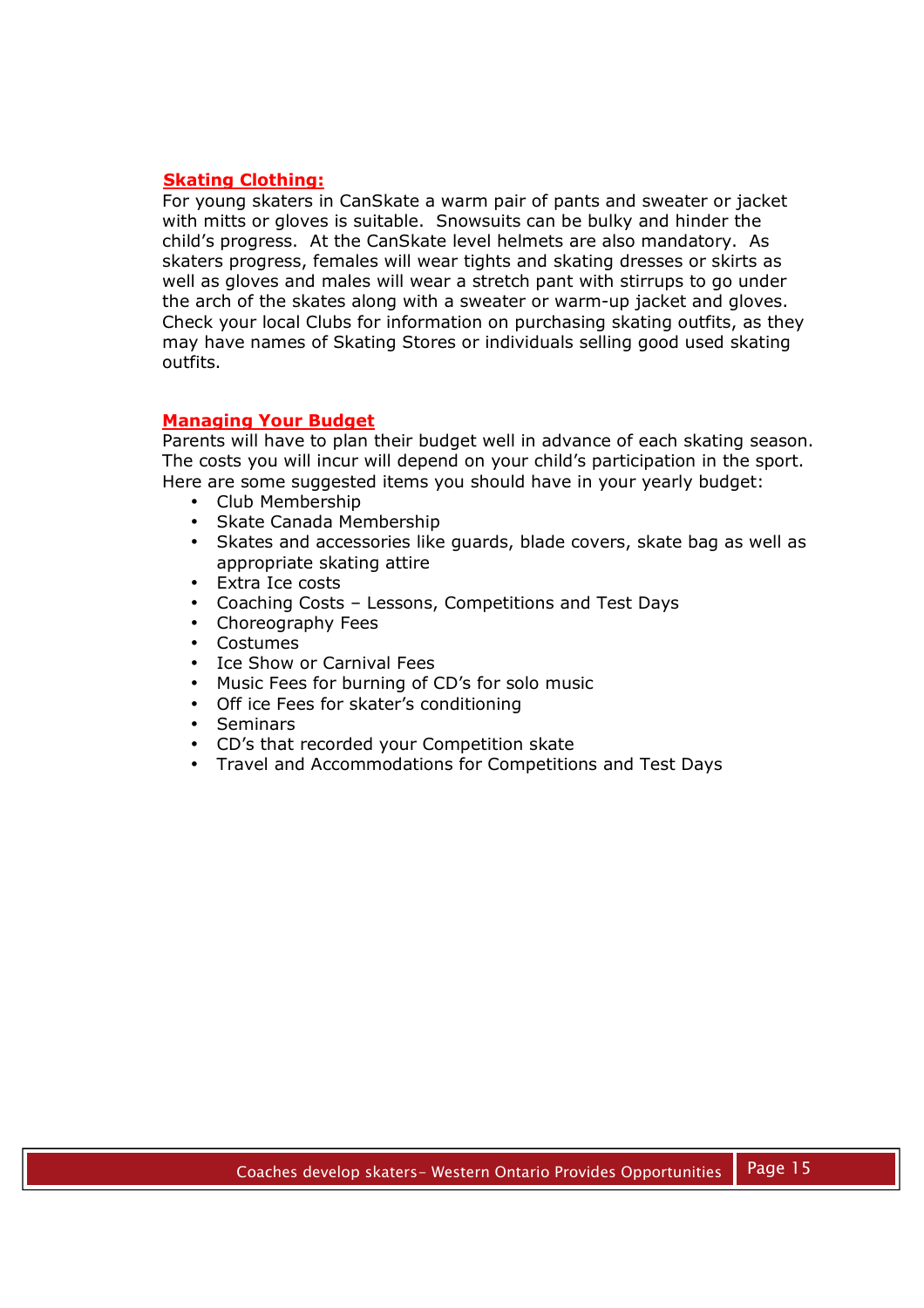## **Resources Available to Parents**

There is a large network of resources available to parents in figure skating. Here are just a few:

• The Western Ontario Section Office 237 Consortium Court London, ON N6E 2S8 Phone: 519-686-0431 Fax: 519-686-0593 Website: www.skating-wos.on.ca

## • **Western Ontario Section Office Staff:**

Member Services / Administrative Support: memberservice@skating-wos.on.ca

Member Services / Coaching Support: coaching@skating-wos.on.ca

Skating Programs Co-ordinator: programs@skating-wos.on.ca

Skating Technical Consultant: competitive@skating-wos.on.ca

- Your Coach
- Your Club Board of Directors the Club should provide a list of the Board of Directors and how to contact them
- Other Parents involved in the sport for awhile
- Region Councils each Region has a list of the Region Council members and contact information. Check the Western Ontario website for the upto-date list and contact numbers, www.skating-wos.on.ca

#### • **Skate Canada**

865 Shefford Road Ottawa, ON K1J 1H9 Phone: 613-748-5635 Toll Free: 1-888-747-2372 Fax: 519-686-0593 Toll Free Fax: 1-877-211-2372 E-Mail: skatecanada@skatecanada.ca Comments about this site- email webmaster@skatecanada.ca Comments about the members only site – email memberservice@skatecanada.ca